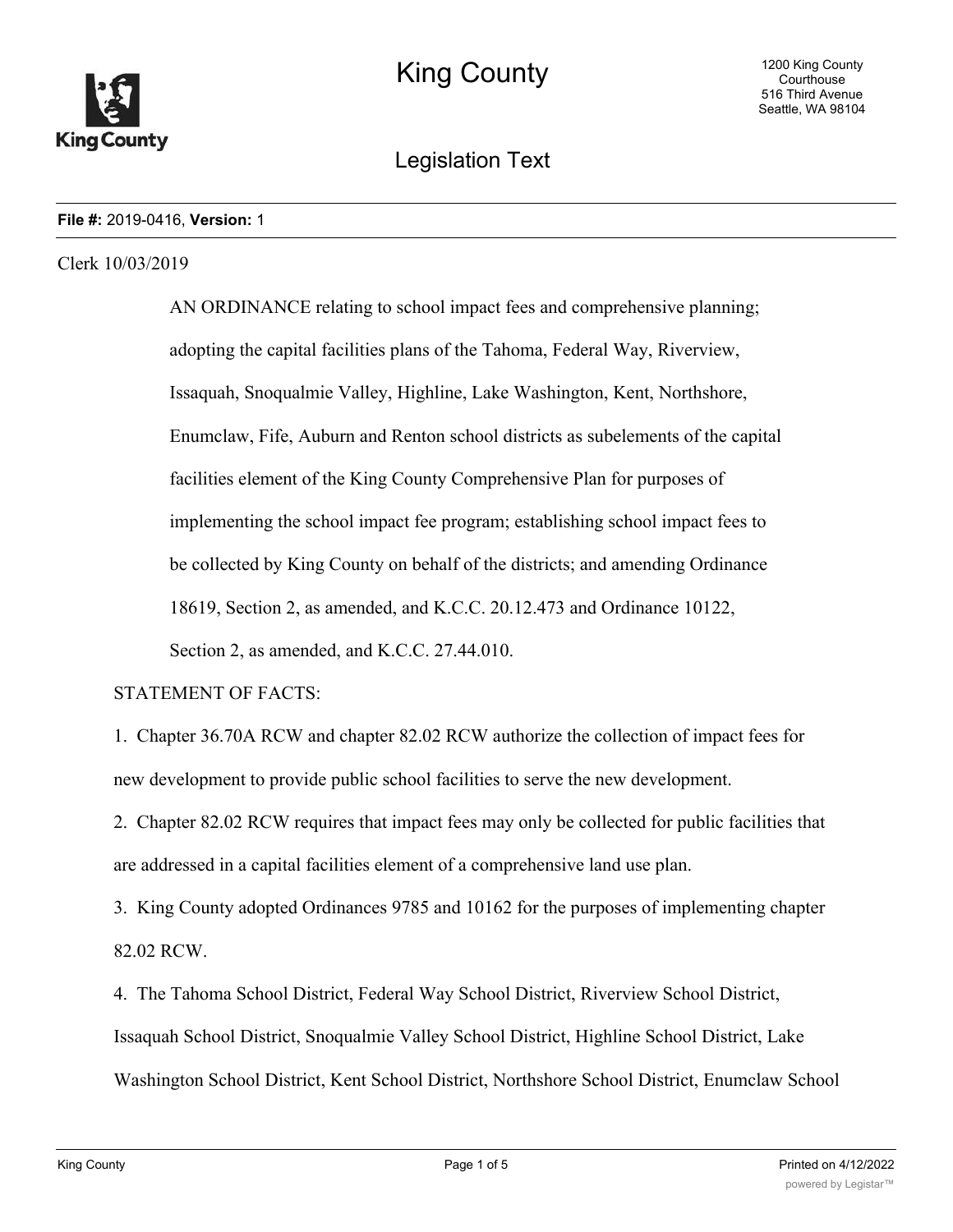District, Fife School District, Auburn School District and Renton School District have previously entered into interlocal agreements with King County for the collection and distribution of school impact fees. Each of these school districts, through this ordinance, seeks to renew its capital facilities plan for adoption as a subelement of the capital facilities element of the King County Comprehensive Plan.

5. Consistent with K.C.C. 21A.28.154, the school technical review committee met on June 13, 2019, to review each school district's capital facilities plan, enrollment projections, standard of service, the district's overall capacity for the next six years to ensure consistency with the Growth Management Act, with the King County Comprehensive Plan and adopted community and subarea plans and with the district's calculation and rationale for proposed impact fees. The committee concluded that the plans attached to this ordinance accurately reflect the districts' facilities status and concurred with the calculation and rationale for the impact fees.

6. Washington State Environmental Policy Act review of the capital facilities plans was conducted by the districts as lead agency on behalf of King County, which resulted in Determinations of Nonsignificance.

BE IT ORDAINED BY THE COUNCIL OF KING COUNTY:

SECTION 1. This ordinance is adopted to implement King County Comprehensive Plan policies, the Washington State Growth Management Act and King County Ordinance 10162, with respect to the Tahoma School District, Federal Way School District, Riverview School District, Issaquah School District, Snoqualmie Valley School District, Highline School District, Lake Washington School District, Kent School District, Northshore School District, Enumclaw School District, Fife School District, Auburn School District and Renton School District. This ordinance is necessary to address identified impacts of development on the districts to protect the public health, safety and welfare, and to implement King County's authority to impose school impact fees under RCW 82.02.050 through 82.02.080.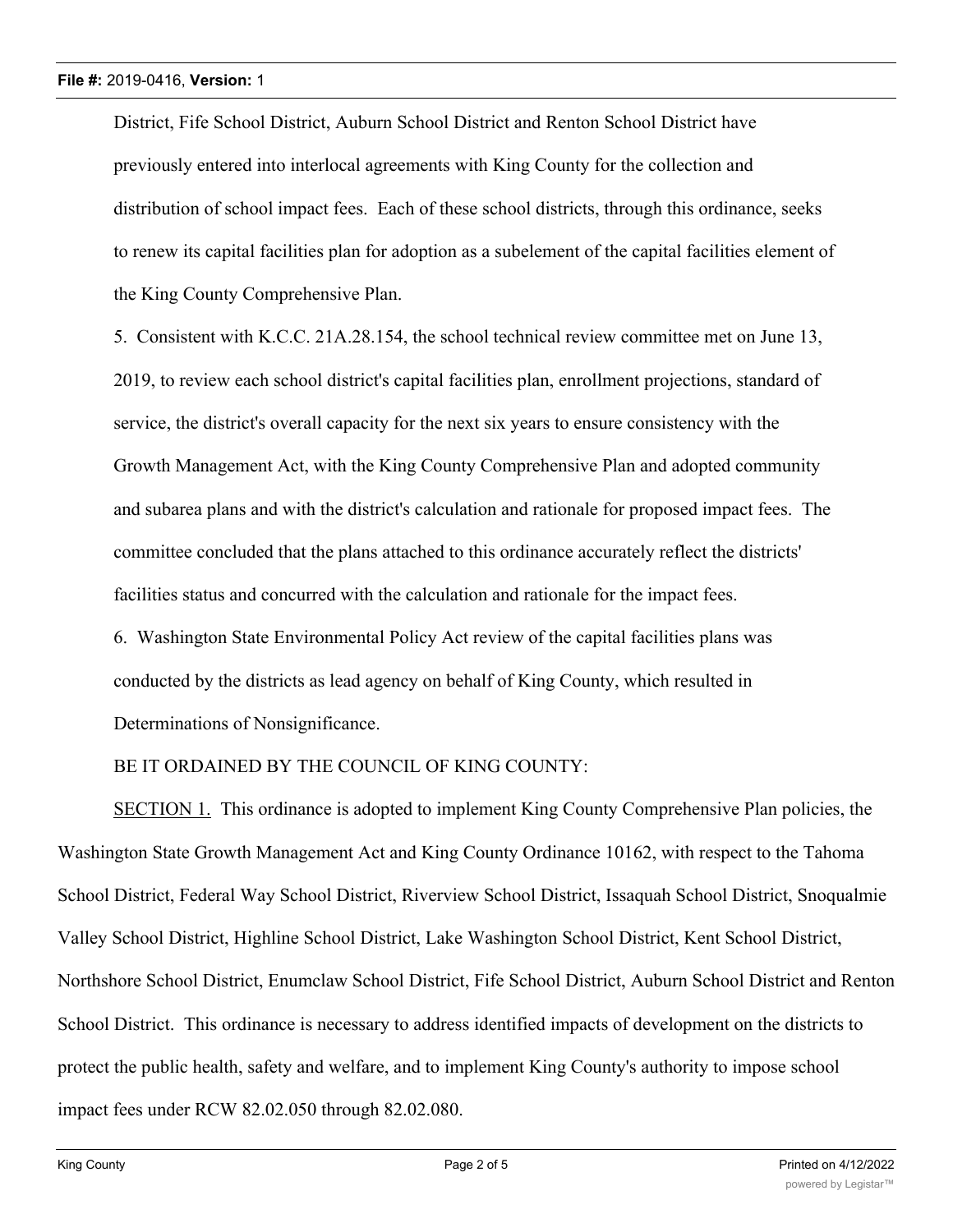#### **File #:** 2019-0416, **Version:** 1

SECTION 2. Ordinance 18619, Section 2, as amended, and K.C.C. 20.12.473 are each hereby amended to read as follows:

The following school district capital facilities plans are adopted as subelements of the capital facilities element of the King County Comprehensive Plan and are incorporated in this section by reference:

A. The Tahoma School District No. 409 Capital Facilities Plan ((2018 to 2023)) 2019-2024, adopted (( June 26, 2018)) June 25, 2019, which is included in Attachment A to ((Ordinance 18834)) this ordinance;

B. The Federal Way Public Schools Capital Facilities Plan ((2019)) 2020, adopted ((July 24, 2018)) July 23, 2019, which is included in Attachment B to  $((\text{Ordinance } 18834))$  this ordinance;

C. The Riverview School District No. 407 ((2018)) 2019 Capital Facilities Plan, adopted ((June 12, 2018)) June 25, 2019, which is included in Attachment C to ((Ordinance 18834)) this ordinance;

D. The Issaquah School District No. 411 ((2018)) 2019 Capital Facilities Plan, adopted ((May, 23, 2018 )) May 22, 2019, which is included in Attachment D to  $((\theta_{rdi})$  Has  $(48834))$  this ordinance;

E. The Snoqualmie Valley School District No. 410 Capital Facilities Plan ((2018)) 2019, adopted (( June 7, 2018)) June 6, 2019, which is included in Attachment E to ((Ordinance 18834)) this ordinance;

F. The Highline School District No. 401 Capital Facilities Plan ((2018-2023) 2019-2024, adopted (( July 18, 2018)) July 10, 2019, which is included in Attachment F to ((Ordinance 18834)) this ordinance;

G. The Lake Washington School District No. 414 Six-Year Capital Facilities Plan ((2018-2023)) 2019-2024, adopted ((June 25, 2018)) June 10, 2019, which is included in Attachment G to ((Ordinance 18834) )) this ordinance;

H. The Kent School District No. 415 ((Capital Facilities Plan 2018-2019 - 2023-2024)) Six-Year Capital Facilities Plan 2018-19 through 2024-25, adopted ((June 27, 2018)) June 12, 2019, which is included in Attachment H to ((Ordinance 18834)) this ordinance;

I. The Northshore School District No. 417 Capital Facilities Plan ((2018-2024)) 2019-2025, adopted (( June 25, 2018)) July 8, 2019, which is included in Attachment I to ((Ordinance 18834)) this ordinance;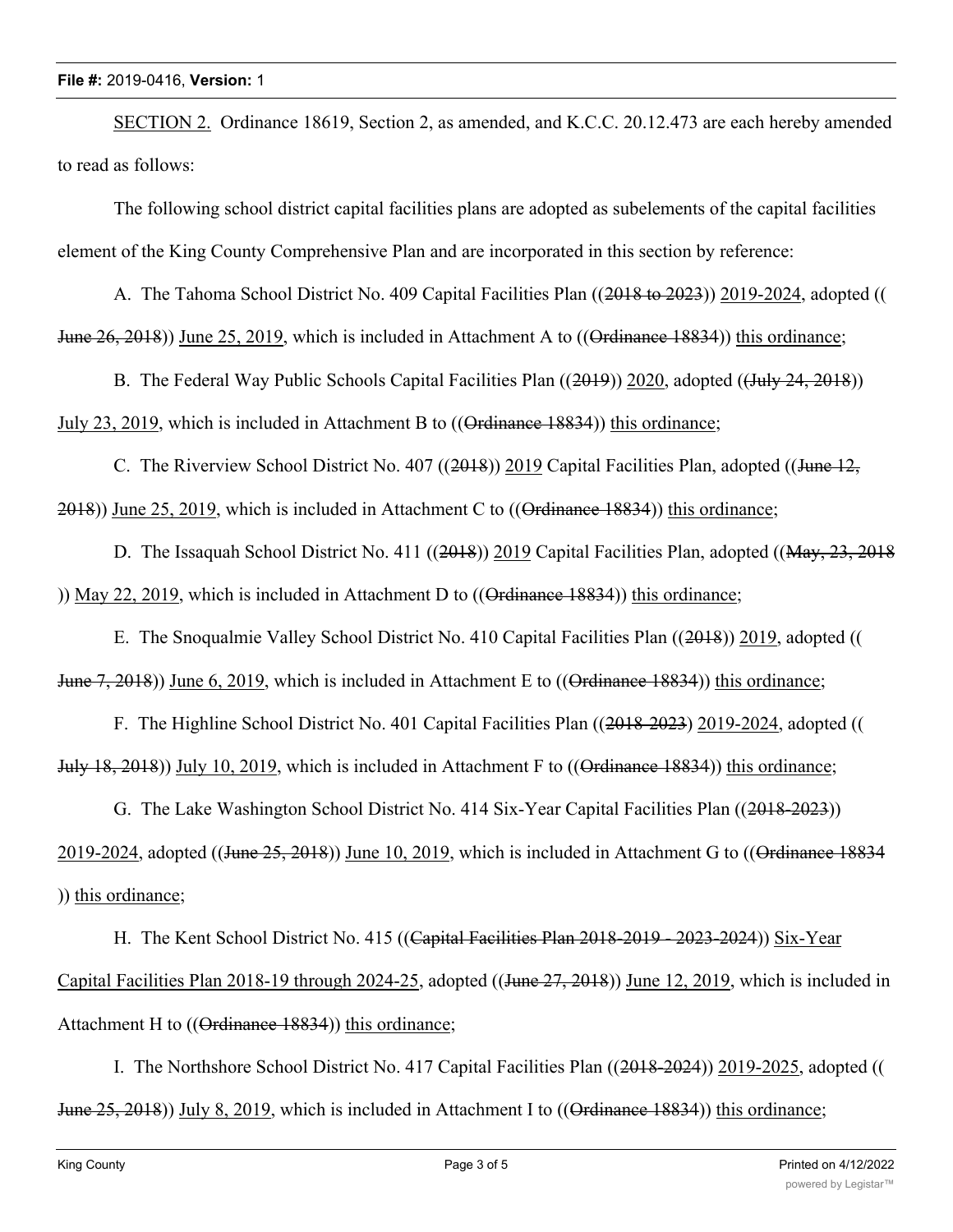J. The Enumclaw School District No. 216 Capital Facilities Plan ((2018-2023)) 2019-2024, adopted (( July 16, 2018)) July 15, 2019, which is included in Attachment J to ((Ordinance 18834)) this ordinance;

K. The Fife School District No. 417 Capital Facilities Plan ((2018-2024)) 2019-2025, adopted ((July

 $30, 2018$ )) July 29, 2019, which is included in Attachment K to (( $\Theta$ <del>rdinance 1883</del>4)) this ordinance;

L. The Auburn School District No. 408 Capital Facilities Plan ((2018 through 2024)) 2019 through

2025, adopted ((June 11, 2018)) June 24, 2019, which is included in Attachment L to ((Ordinance 18834)) this

### ordinance; and

M. The Renton School District No. 403 ((2018)) 2019 Capital Facilities Plan, adopted ((June 6, 2018))

May 22, 2019, which is included in Attachment M to  $((\text{Ordinance } 18834))$  this ordinance.

SECTION 3. Ordinance 10122, Section 2, as amended, and K.C.C. 27.44.010 are each hereby amended to read as follows:

A. The following school impact fees shall be assessed for the indicated types of development:

| <b>SINGLE FAMILY</b>  | MULTIFAMILY per        |
|-----------------------|------------------------|
| per dwelling unit     | dwelling unit          |
| $((\$5,716))$ \$6,906 | $((\$4,488))$ \$14,668 |
| $((6,221))$ 5,785     | $((2,046))$ 3,317      |
| $((7,221))$ 5,035     | $((19, 454))$ 20,768   |
| $((4,946))$ 4,531     | $((2,043))$ 319        |
| $((2,573))$ 0         | $((3,646))$ 0          |
| $((15,276))$ 14,501   | $((4,399))$ 9,538      |
| $((5,397))$ 5,554     | $((2,279))$ 2,345      |
| $((12,294))$ 13,633   | $((624))$ 1,388        |
| $((16,038))$ 20,092   | $((1,818))$ 3,540      |
| $((6,877))$ 6,862     | $((2,455))$ 3,582      |
| $((8,492))$ 10,271    | $((2,265))$ 5,757      |
| $((11,360))$ 10,826   | $((1,700))$ 3,432      |
| $((6,323))$ 7,073     | $((1,645))$ 3,870      |
|                       |                        |

B. The school impact fees established in subsection A. of this section take effect January 1, ((2019))

2020.

#### SECTION 4. **Severability.** If any provision of this ordinance or its application to

any person or circumstance is held invalid, the remainder of the ordinance or the application of the provision to